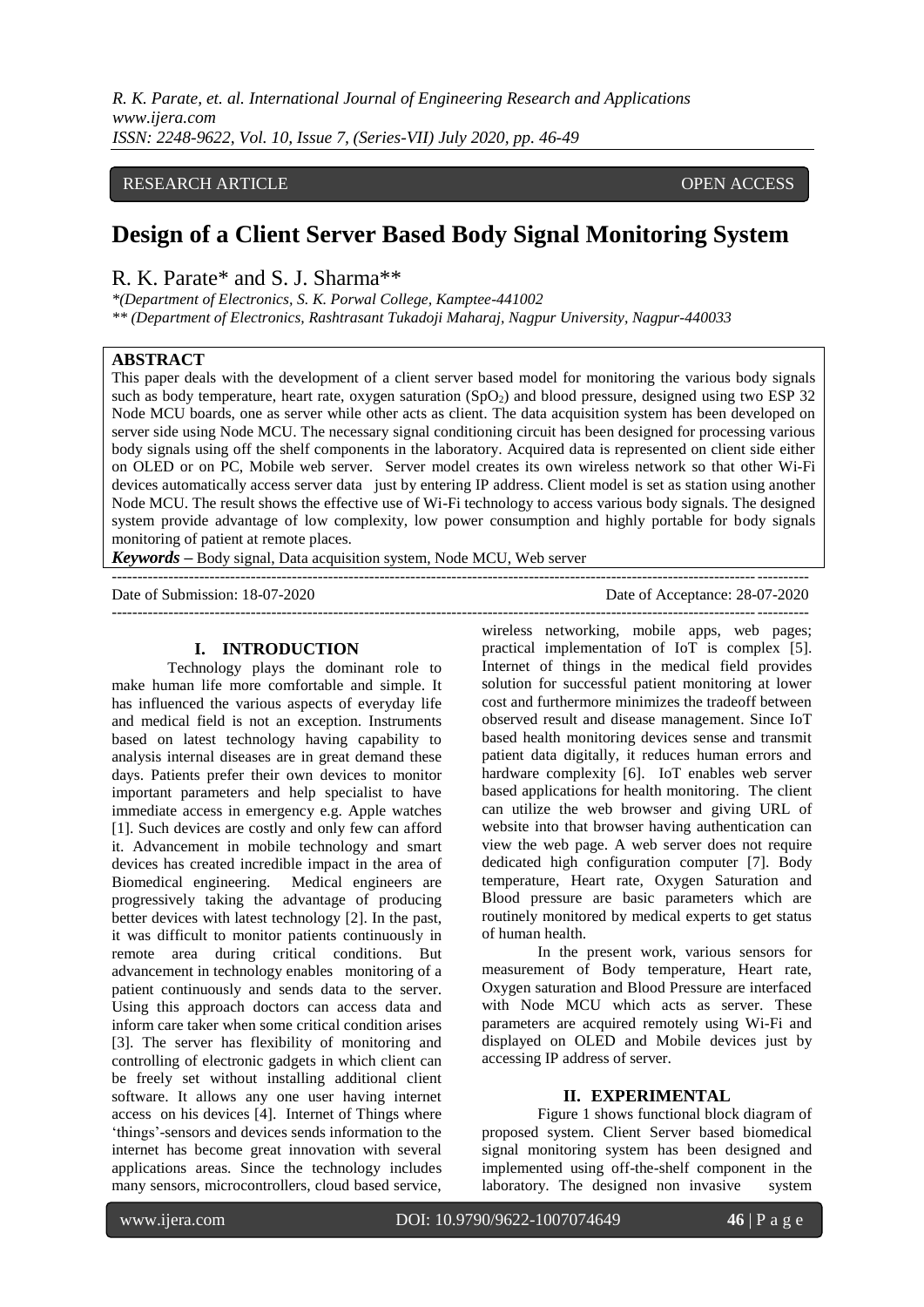supports monitoring of body temperature, heart rate, oxygen saturation  $(SpO<sub>2</sub>)$  and Blood pressure. Sensors are integrated into a wearable device capable of observing the various biomedical parameters. The acquired data has been sent wirelessly to client. Using this designed prototype, we can monitor critical health parameters anywhere within Wi-Fi range with an availability of an internet.



### **III. HARDWARE DESIGN**

 The designed system consists of a Node MCU (ESP32) as the main processing unit and respective sensors have been connected to the node microcontroller. Node MCU provides features of  $I<sup>2</sup>C$ interface, UART and Wifi which makes it perfect for this work. The system is designed for monitoring of biomedical signals: body temperature, heart rate, oxygen saturation  $(SpO<sub>2</sub>)$  and blood pressure with DS18b20 as temperature sensor, Sunrom 1437 as blood pressure sensor and MAX30100 as heart rate and oxygen saturation sensor. Node MCU has 30 GPIO pins. Necessary signal conditioning circuits have been designed for providing outputs of respective sensors to node MCU. As the DS18b20 provide digital output, so it is connected to GPIO 32 pin of Node MCU. MAX 30100 provides feature of I<sup>2</sup>C interfacing having SCL and SDL. These SCL and SDA pin are connected to GPIO 22 and GPIO 21 pins of Node MCU via signal conditioning unit. Blood pressure sensor transmits data serially at baud rate 9600,  $T_{XD}$  output of this sensor connected to  $R_{XD}$  input located at GPIO 16 pin of Node MCU. On the client side other node MCU board has been used. OLED module is interfaced to client side Node MCU using  $I^2C$  interface where various acquired parameters have been displayed. The components used for hardware design are shown in figure 2.



**Fig.2** Sensors used in the present work

### **IV. SOFTWARE DEVELOPMENT**

 The software includes acquisition of sensor data, processing of data using Node MCU, establishment of Wi-Fi connectivity and display of data on client side. The program is written in Arduino integrated development environment (IDE) using C. Appropriate libraries for the sensors and OLED has been downloaded from online sources. After installing the libraries and making circuit connection, source code is deployed into Node MCU through standard USB port by selecting proper COM port. A communication link between the client and the server is established by accessing IP address of the server. Code is developed for getting IP address of server and accessing this IP address on client side to observe parameters on OLED and Mobile. Figure 3 shows the flowchart of the operation of the developed prototype.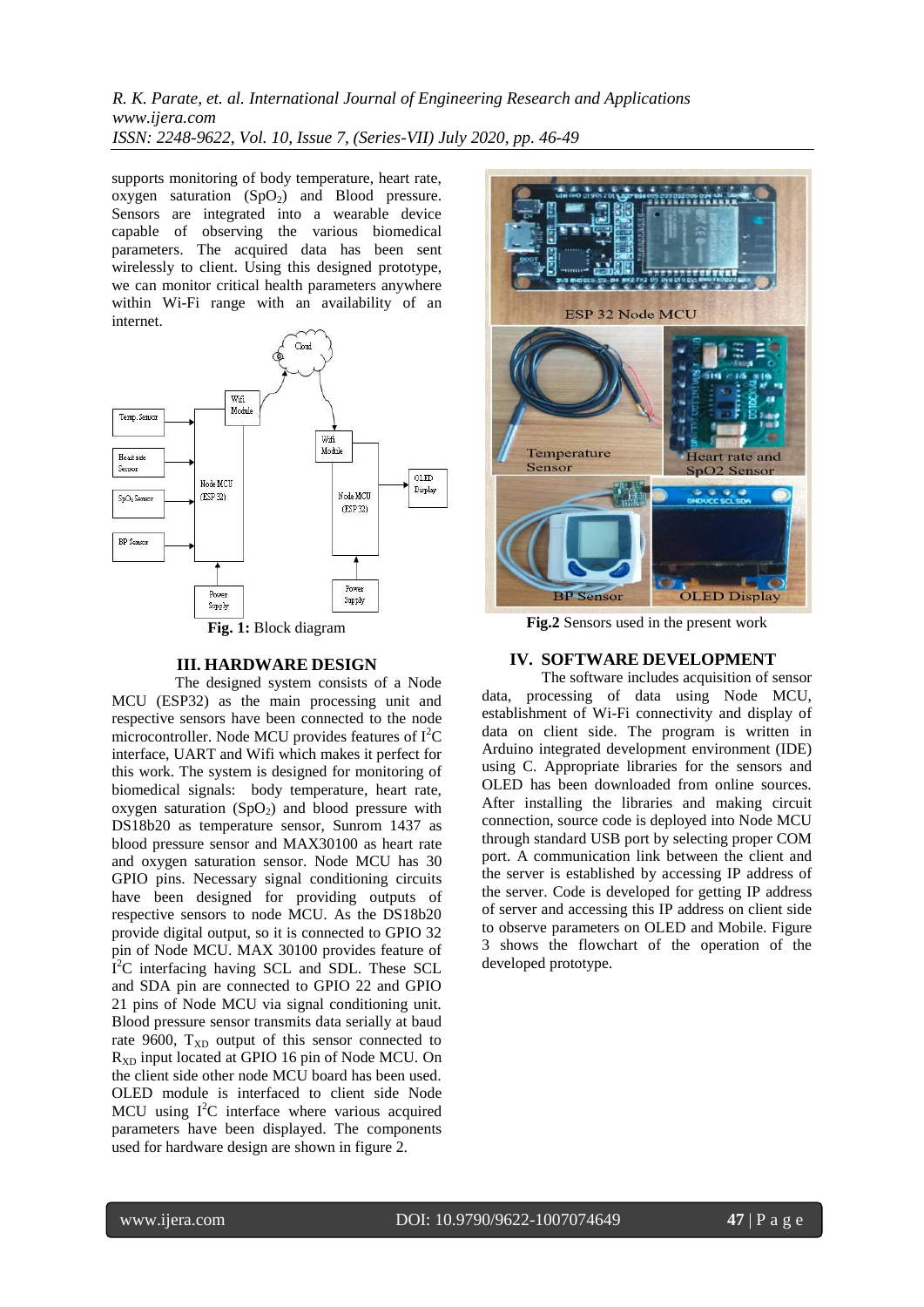

**Fig. 3** Flowchart of the designed system

## **V. RESULTS a. Hardware Implementation of**



Fig. 4 Testing of various sensors

**b. Hardware Implementation of Receiver Section**



**Fig. 5** Prototype unit developed in laboratory

### **c. Output reading on receiver section:**

Acquired data from transmitter section is fed to the receiver using Wi-fi and displayed on OLED using Node MCU ESP32. The parameters such as body temperature, heart rate, oxygen saturation, Systolic and Diastolic blood pressure are displayed on OLED.

### **d. Output reading on Mobile**

The various body signals are transferred by enabling Wi-Fi using ssid and password. After establishing TCP connection, we can send the acquired data to the client just by entering IP address of server on mobile.

22 元/ 82%单 13:53 回气  $\times$   $\bigcirc$  Body Signal Monitoring...  $\Box \leq$  :

### **Body Signal Monitoring** System

Body Temperature: 37.8 °C

Heart rate: 74 bpm

Sp02: 97 %

Blood Pressure SYS: 128 mmHg

Blood Pressure DIA: 84 mmHg

**Fig. 6** Screenshot of output of an App

## **VI. CONCLUSION**

Present work describes the development of smart, self adaptive and interactive portable health monitoring system for a person. The developed

www.ijera.com DOI: 10.9790/9622-1007074649 **48** | P a g e